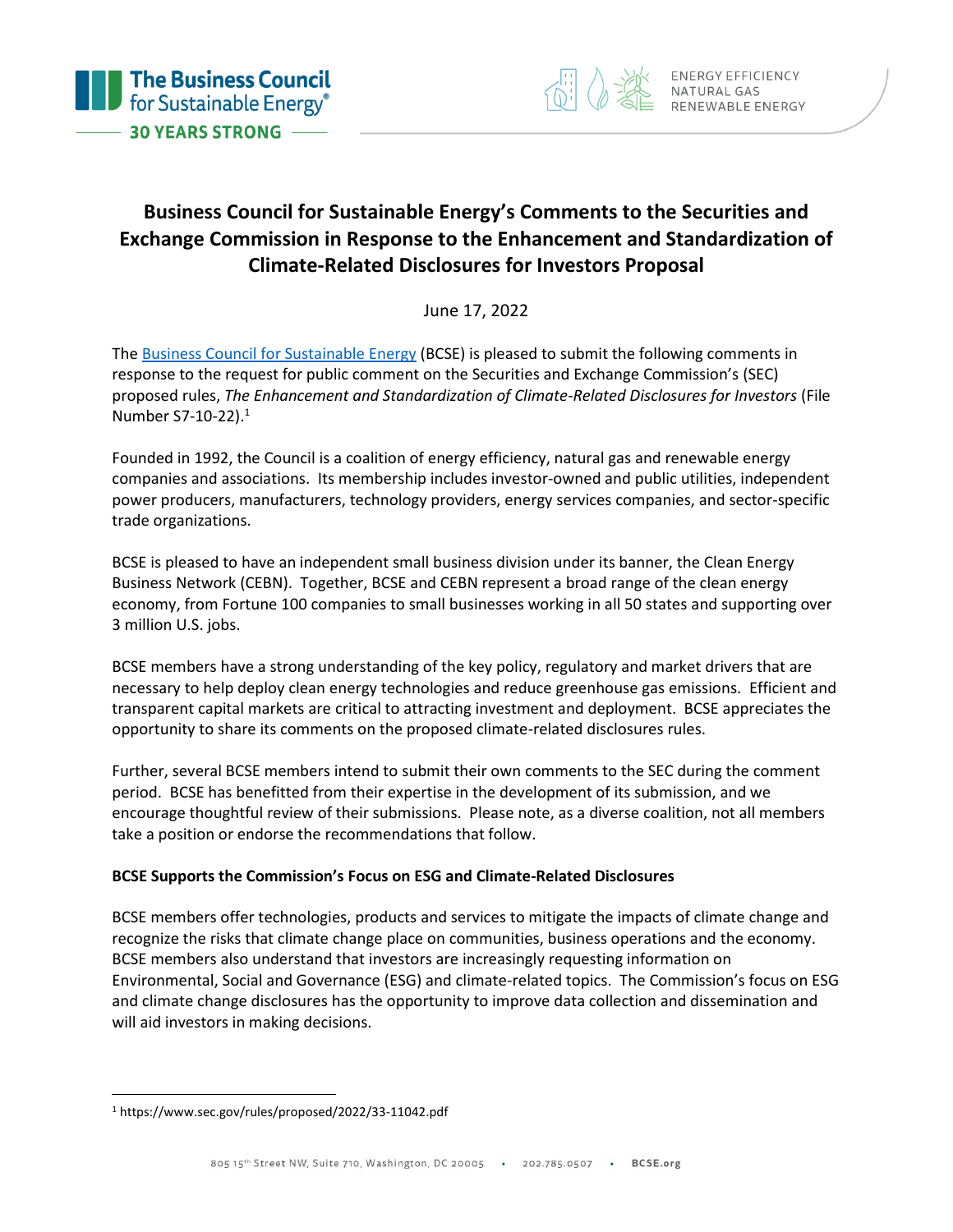ESG ̶and specifically climate change ̶disclosures are best determined in collaboration between registrants and investors. They also should be flexible, sector-specific, and principles-based.

In reviewing the proposal, BCSE supports several key elements of the climate-related disclosure approach contemplated by the Commission.

BCSE also believes that additional clarification and flexibility for registrants is needed in several areas, both in terms of the data provided as well as with the flexibility and the timing of the required disclosures.

## **Utilization of Existing Reporting Frameworks Provide Critical Foundation for Climate Disclosure Rules**

BCSE supports the Commission's efforts to enhance and standardize climate-related disclosures, and, specifically, the requirement to disclose Scope 1 and Scope 2 emissions. BCSE also supports the proposed qualitative disclosures. This is a major step forward in providing investors important information in a standardized form.

The Commission's decision to utilize existing reporting guidance and frameworks such as the Greenhouse Gas Protocol (GHG Protocol) and the Task Force on Climate-related Financial Disclosures (TCFD) framework are important foundations to the proposed rules. This approach will ease adoption and allow for alignment with many existing processes. Further, utilizing these frameworks will provide an opportunity for experts in climate disclosures to continue to update and improve disclosure guidance overtime.

One area where further clarification is needed is with regard to the ability of registrants to select from the methods outlined in the GHG Protocol for establishing organizational boundaries. The GHG Protocol allows entities to set its operational boundary based on equity share or operational control. In contrast, the proposal would require registrants to report Scope 1 and Scope 2 emissions on both consolidated assets and their equity method accounting investments, as well as Scope 3 if they are material to the business. For some registrants, including large financial institutions, this presents several data collection and comparability challenges. To address these concerns, BCSE recommends that registrants have the option to report on their consolidated emissions only, or the SEC should consider providing a phase-in period for equity method accounting investments.

#### **SEC Rule Should Focus on Relevant, Concise and Comparable Climate Disclosures**

In crafting its final rules, the Commission should focus its efforts on the provision of concise and financially material climate change information by issuer companies for investors. Materiality should be determined based on the Commission's long-standing approach to materiality, as confirmed by the U.S. Supreme Court in *TSC vs. Northway* and *Basic vs. Levinson*, 426 U.S. 438 (1976). Specifically, information is material for purposes of federal securities regulation if "there is a substantial likelihood that a reasonable shareholder would consider it important in deciding how to vote" or invest, Id. at 449.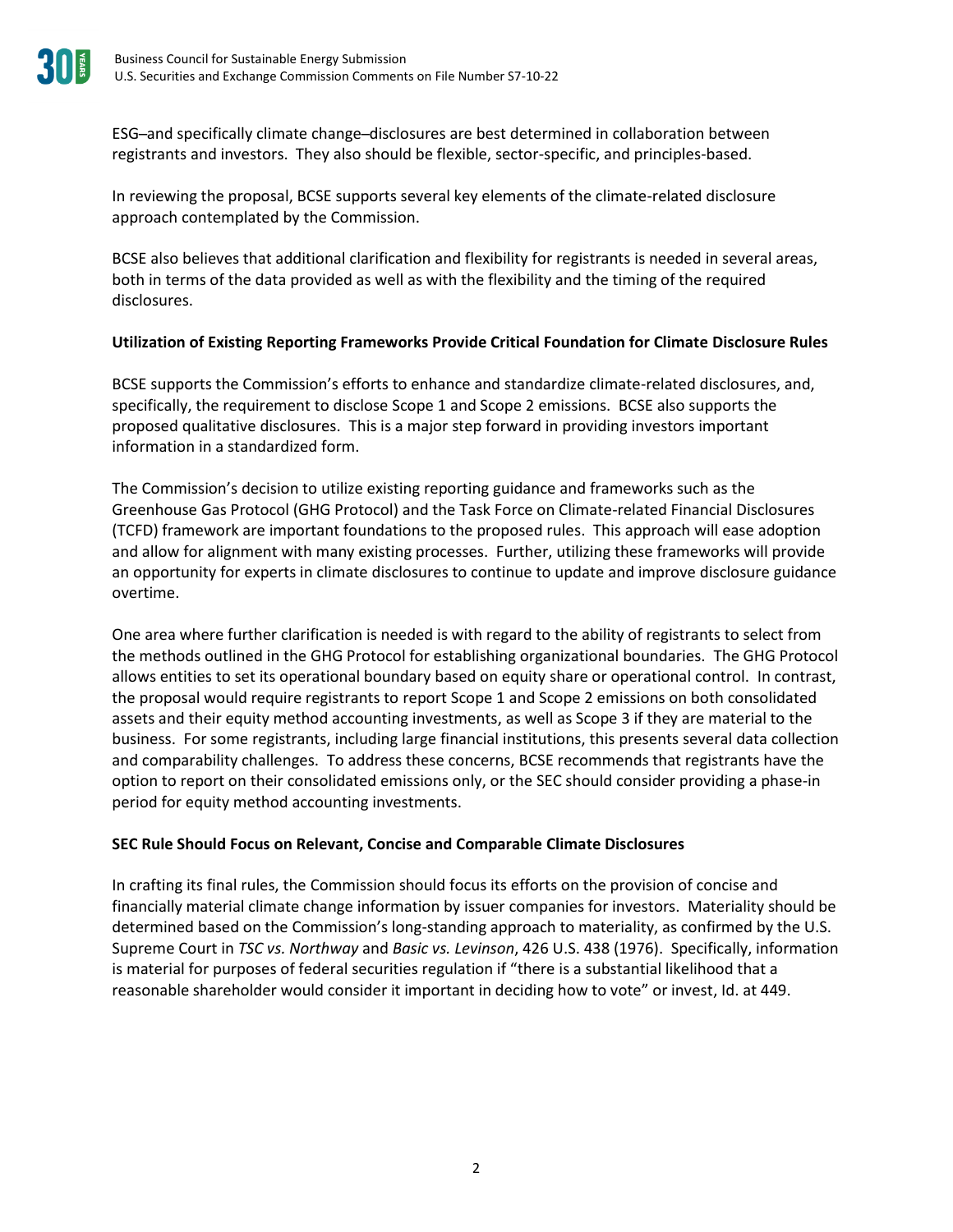The proposed 1% threshold, which would require disclosure for matters affecting 1% or more of any individual financial statement line item, conflicts with the Commission's long-standing approach to materiality and Supreme Court precedent. One percent of a line item that itself may not be material for a particular company would not meet that standard. Moreover, the resulting volume of information would overwhelm both registrants and investors while obfuscating other more relevant information.

Disclosure requirements should take into account that the materiality of climate change and emissions varies among industries and companies within industries. For example, consider some factors below:

- the percentage of infrastructure owned or relied upon by companies subject to ocean surges, flooding and other intense weather patterns effected by climate change;
- the supply chain impacts to core business relying on minerals, shipping, warehousing subject to ocean surges, flooding and other intense weather patterns effected by climate change;
- the land and building structures at risk, either from prior situations or highly likely future; and risks, subject to ocean surges, flooding and other intense weather patterns effected by climate change.

Therefore, we recommend that, to the extent disclosure of specific metrics is required, they should be industry-specific metrics rather than uniform, across-the-board standards for all registrants. This could be done in a fashion analogous to the industry guides the SEC has adopted for other industry-specific disclosures. This will maximize the likelihood that registrants will provide investors with consistent, comparable and reliable information. This approach also would be consistent with the Commission's focus on principles-based disclosure.

# **SEC Rule Disclosure Requirements Should Align with Existing Reporting Schedules**

BCSE appreciates the Commission's recognition that existing emission reporting schedules and the proposed rule's filing timelines do not align. To avoid the potential for undue reporting burden and uncertainty, BCSE recommends that the Commission provide options for registrants to report data consistent with its other existing reporting timelines, understanding this may not align with financial reporting schedules.

One way this can be accomplished is to allow a delay in the timing of reporting emission data by one year. For example, if a registrant files its Form 10-K for reporting year 2024 in February 2025, it would provide the greenhouse gas emission data from the full calendar year 2023. This approach would allow for entities to include complete data consistent with existing schedules for GHG emissions reporting, including the U.S. Environmental Protection Agency's (EPA) Greenhouse Gas Reporting Program (GHGRP).<sup>2</sup> Aligning with EPA's reporting schedule would allow for GHG emissions data reported to EPA to undergo the EPA review process and provide additional mode of verification, and ensure that data reported are consistent across reporting vehicles. Under the GHGRP, entities report data in March, and EPA usually completes their review and posts the data by October. Therefore, utilizing a year lag on reporting GHG emissions in the Form 10-K would allow for inclusion of this complete and reviewed data.

<sup>&</sup>lt;sup>2</sup> [Find and Use GHGRP Data | US EPA](https://www.epa.gov/ghgreporting/find-and-use-ghgrp-data)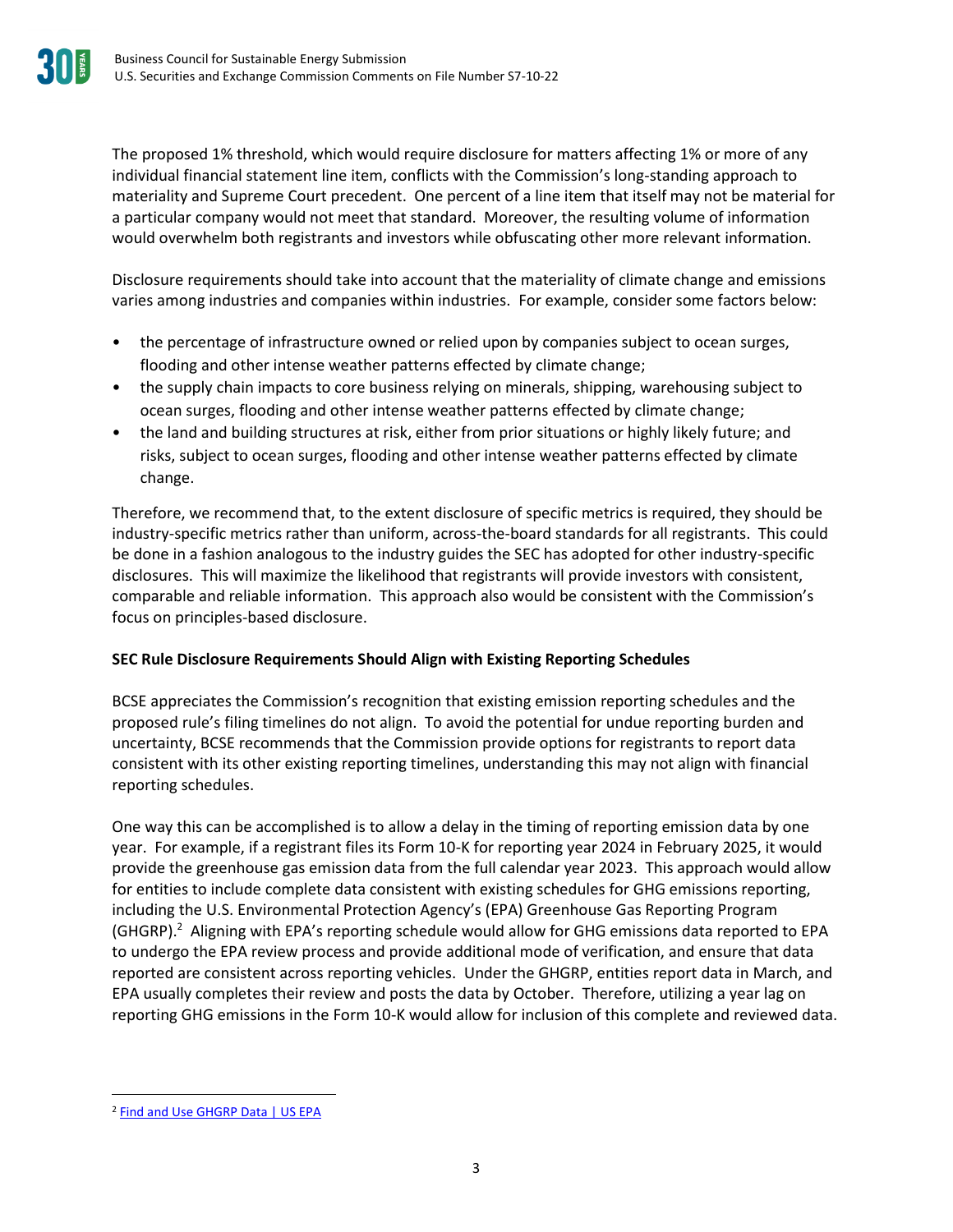# **Scope 3 Emissions Disclosure Needs Further Definition and Flexibility**

Scope 3 emissions generally require estimates. Nonetheless, as the GHG Protocol—on which the TCDF framework is modeled—notes, reporting of some Scope 3 emissions can help identify potential risks and spheres of influence that may be of value to investors even if the emissions data is not perfectly accurate. As such, many companies understand that disclosure of Scope 3 emissions is the future direction and have developed, or are in the process of developing, data platforms to capture this data.

However, inclusion of this data, if required, should be carefully bounded given the current uncertainties of Scope 3 information. In addition, registrants should be able to include this information as "furnished" not "filed," which would further limit their exposure for including what may be less than fully accurate, but potentially helpful, information.

In reviewing the proposal, BCSE members seek clarification on the boundaries by which Scope 3 emissions would be reported. The current guidance under the GHG Protocol does not define the boundaries of the value chain but contemplates that a value chain that goes beyond initial customers. For the purpose of this rule, the SEC should clarify that only those categories under Scope 3 that are relevant and material to a company's business be required to be included in the reporting.

Further, as noted above, in many cases Scope 3 reporting will be based upon estimates, and those estimates will vary widely depending upon broad factors. These factors include:

- the differences in the mix of downstream participants;
- the amount of emissions information, if any, provided directly by downstream participants;
- the amount of emissions information, if any, more broadly made public (for example in EPA filings, Carbon Disclosure Project and Global Reporting Initiative reports, and otherwise) by downstream participants; and
- the capacity of registrants to absorb and analyze the available information.

Further, in some cases estimates may be based on prior years data.

Overall, in developing this rule, the Commission should recognize that registrants of different sizes and sophistication will have different resources available to them, which will result in less comparability.

To address these issues, the BCSE members identified several suggestions to help improve Scope 3 emissions reporting:

- better define the boundaries of Scope 3 emissions, in line with existing frameworks;
- provide clarity that only the Scope 3 emissions categories that are material to a company need to be reported;
- consider delaying implementation of required reporting of Scope 3 emission disclosure until after 2024, on a prospective basis; and
- allowing data to be included as "furnished," not "filed."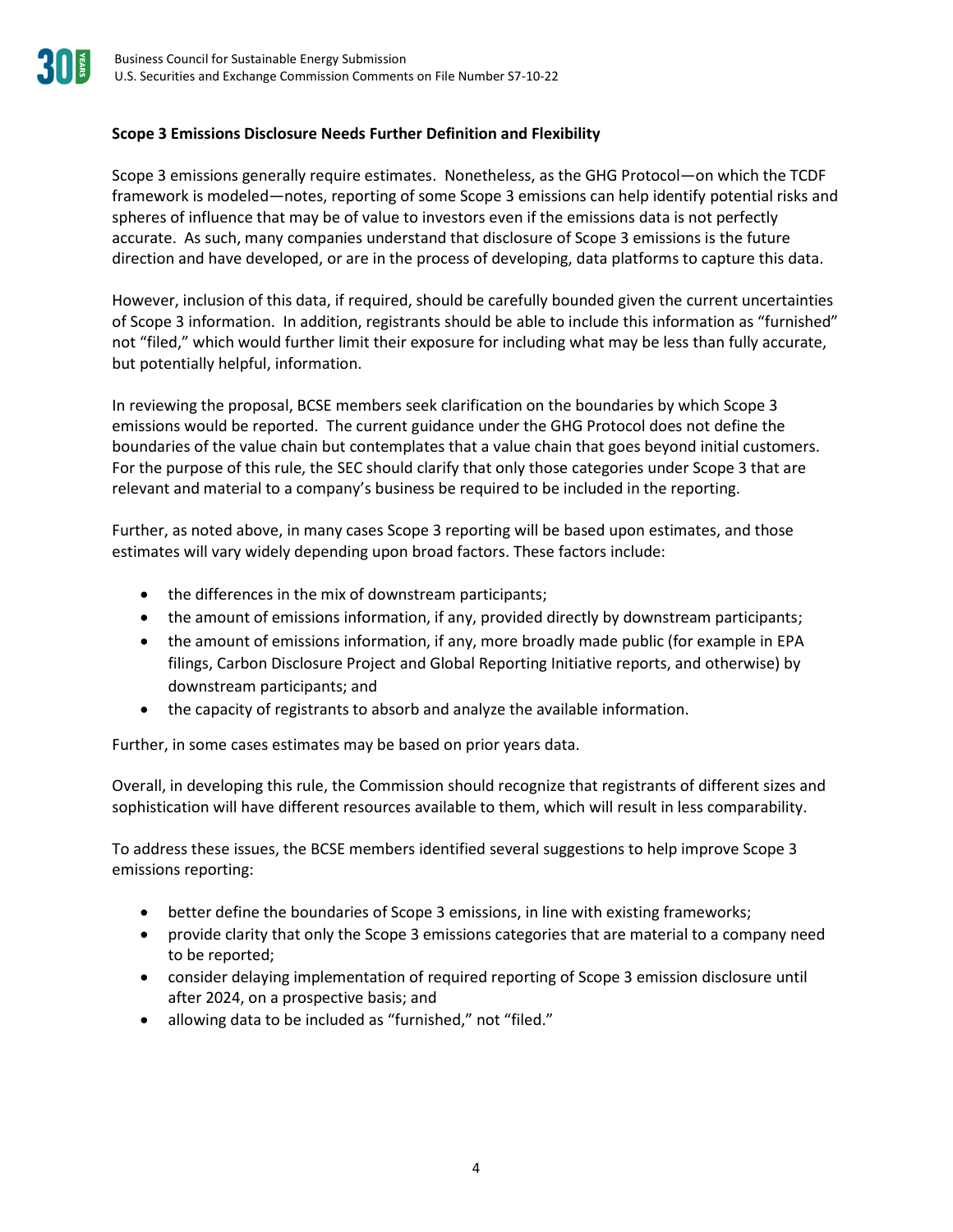## **Disclosure Rules Should Adopt Adequate Safe Harbor Provisions for Data Submissions**

To ensure the most comprehensive disclosures, BCSE recommends that the Commission adopt adequate and sufficiently protective safe harbor provisions for estimates and data that are provided in good faith and are either inherently unreliable or that issuers do not control.

While safe harbors have been proposed for Scope 3 emissions and forward-looking statements, BCSE recommends that safe harbors also apply to governance information and disclosed results of scenario analysis, and that these safe harbors provide full protection from both third-party litigation and from action by the SEC itself.

In addition, as noted above, the Commission should consider adopting a "furnished" not "filed" approach. This recommended treatment reflects the experience of the industry that ESG and climate change disclosures are evolving and are not sufficiently mature to support the more rigorous liability structure attendant to "filed" information.

#### **Attestation of Scope 1 and Scope 2 Emissions Should Not be Required in Final Rules**

In considering this issue, the Commission should rely on the commitment of registrants to provide accurate information to investors and the *in terrorem* effect of the anti-fraud provisions of the Federal securities laws and the other already-existing reporting regimes. There is nothing particularly unique about the proposed disclosures as compared to numerous existing disclosures on other topics that would justify imposing an attestation requirement. As such, BCSE does not recommend that attestation of Scope 1 and Scope 2 emissions be required in the final rules.

## **Carbon Offsets and RECs are Distinct Instruments, and Should be Disclosed as Part of a Registrant's Emissions Mitigation Strategy**

Renewable Energy Credits (RECs) and carbon offsets are important tools to assist registrants in meeting their greenhouse gas emission reduction and sustainability goals, especially as companies seek to achieve net-zero targets. In response to questions posed by the Commission, BCSE supports the definition of a carbon offset as the equivalent of one ton of carbon dioxide equivalent (CO2e) that has not been emitted. This definition can be refined to differentiate a ton that has been removed, reduced, or avoided.

BCSE supports the proposal's definition of a REC to mean a credit or certificate representing each purchased megawatt-hour (1 MWh or 1000 kilowatt-hours) of renewable electricity generated and delivered to a registrant's power grid. Of note, a REC does not necessarily represent an emission reduction that is real, measurable, permanent, additional, independently verified, and unique.

To avoid issues with comparability, BCSE supports the proposed approach for registrants to report carbon offsets as part of their mitigation strategy, not as part of their emissions accounting.

With regard to RECs, BCSE supports the Commission's decision to permit registrants to utilize both the location- and market-based methods as defined by the GHG Protocol. The market-based method is